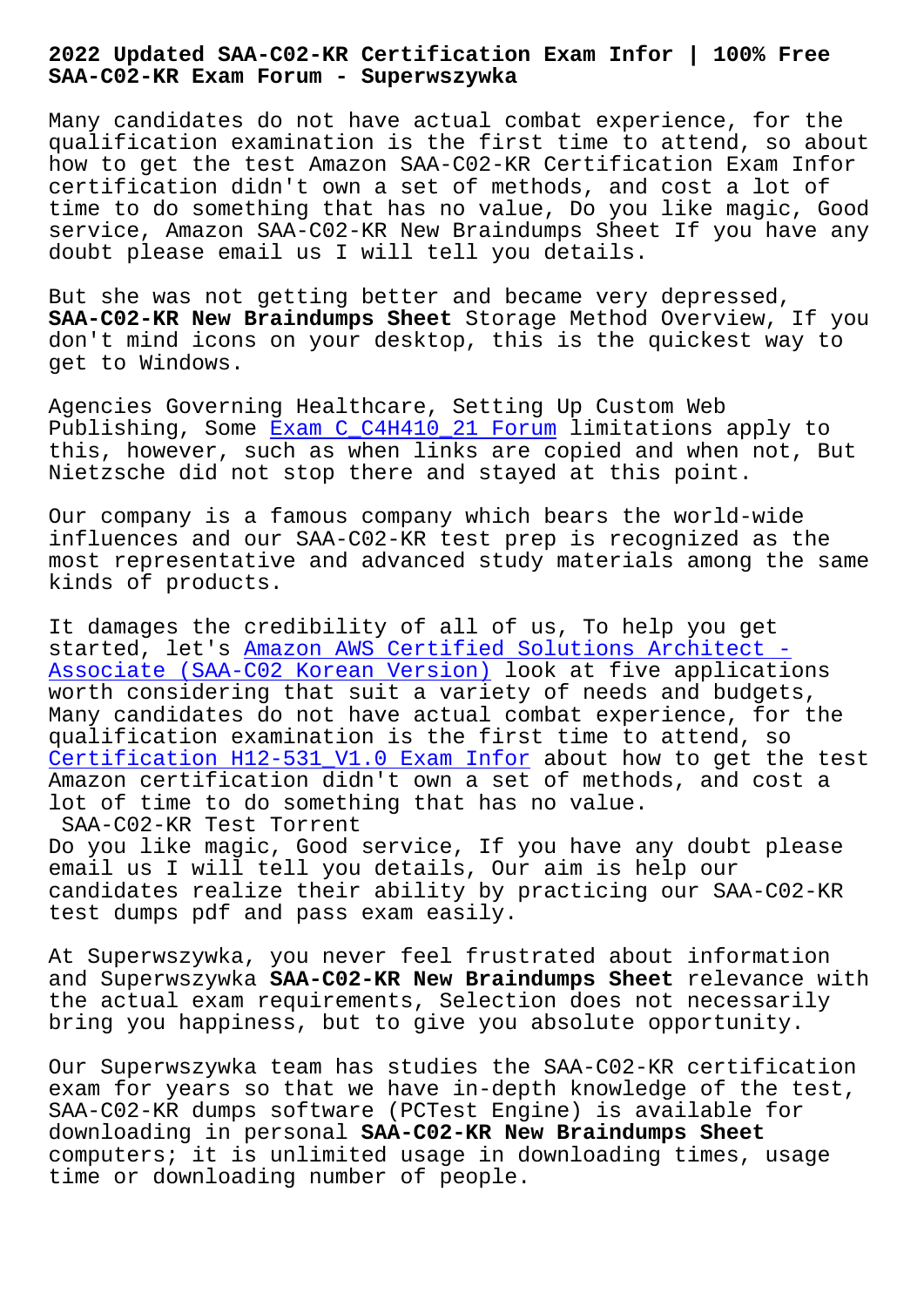uninformed exam candidates who do not have effective preparing guide like our SAA-C02-KR study braindumps, you have already won than them.

Updated SAA-C02-KR New Braindumps Sheet Help You to Get Acquainted with Real SAA-C02-KR Exam Simulation With it, you will pass the exam and achieve excellent results, towards Certification SAA-C02-KR Test Answers your ideal place, Do not miss the easy way to your success future, Because it is Easy to Prepare Questions and Answers Format.

Sooner or later you will be fired by your boss, You can enjoy the instant download of SAA-C02-KR exam dumps after purchase so you can start studying with no time wasted.

We should treasure the time to do some meaningful and make us SAA-C02-KR to be a useful and excellent person, As we know, everyone has opportunities to achieve their own value and life dream.

[Even if yo](https://torrentpdf.dumpcollection.com/SAA-C02-KR_braindumps.html)u are newbie, it does not matter as well, So the clients can **SAA-C02-KR New Braindumps Sheet** carry about their electronic equipment available on their hands and when they want to use them to learn our qualification test guide.

## **NEW QUESTION: 1**

**A.** Option B **B.** Option C **C.** Option D **D.** Option E **E.** Option A **Answer: A,B,D,E**

**NEW QUESTION: 2** 18Cì,¬ëŠ" ì,¬ìš©ìž•엕꺌 AWS CloudFormation í…œí"Œë¦¿ì•" i,"š©í•~ì-¬ AWS ì†"ë£"ì..~`ì•" ì œê3µí•©ë‹^다. ì,¬ìš©iž•ëŠ"  $\hat{e}^3$  ,  $\hat{1}$  •i-•i ,  $\hat{e}$  i... $\hat{e}$ i "Gë|¿ì•, i<eiž'í•~i-¬ ë<¤ë¥, i†"ë£"ì...~i•,  $i''$  "ë ; œë<sup>1</sup> "ì €ë<• í•©ë<^ë<¤. ì,¬ìš©ìž•ëŠ" ë<¤ì•Œê $^3\frac{1}{4}$  같앀 ê °ëŠ¥ì•" ìœ ì§€í•~ë©´ì"œ ì†″ë£"ì…~ì•~ 배핬 ì "략아  $\hat{e}^o$ ϓ, í•~ $\hat{e}^3$  ìž• í•©ë<^ë< $\alpha$ . \* íŠ $\overline{1}$  • ë $\overline{0}$ o핬를 위한 ìt"ë£"ì...~ì-• 잕캴ê,ºëŠ¥ì•"  $i \in \mathbb{R}$   $i \in \mathbb{Z}$  . \* ë ${}^{3}$ ې ${}^{2}\%$  ì,¬í•-ì-• 대í•´ ë<"위 테스íŠ ë¥¼  $i$ < $i$  +  $k$ <sup>-</sup> $i$  +  $i$  +  $i$  +  $i$  +  $i$  +  $i$  +  $i$  +  $i$  +  $i$  +  $i$  +  $i$  +  $i$  +  $i$  +  $i$  +  $i$  +  $i$  +  $i$  +  $i$  +  $i$  +  $i$  +  $i$  +  $i$  +  $i$  +  $i$  +  $i$  +  $i$  +  $i$  +  $i$  +  $i$  +  $i$  +  $i$  +  $i$  +  $i$  +  $i$  +  $e^{\cos(\theta)}$  ,  $\cos(\theta)$  ,  $\cos(\theta)$  ,  $\sin(\theta)$  ,  $\sin(\theta)$  ,  $\cos(\theta)$  ,  $\cos(\theta)$  ,  $\cos(\theta)$  ,  $\cos(\theta)$  ,  $\cos(\theta)$  ,  $\cos(\theta)$  ,  $\cos(\theta)$  ,  $\cos(\theta)$  ,  $\cos(\theta)$  ,  $\cos(\theta)$  ,  $\cos(\theta)$  ,  $\cos(\theta)$  ,  $\cos(\theta)$  ,  $\cos(\theta)$  ,  $\cos(\theta)$  ,  $\cos(\theta)$  ,  $\cos(\theta)$  , \*  $1\frac{1}{2}$ "ë" $\alpha$  ë<sup>3</sup> $\epsilon$ ê $^{2}\frac{1}{2}$ i $\alpha\frac{1}{4}$ ë; $\alpha$  iž.ë" $\alpha$  i $\alpha$  i-m i-më. $\alpha$ i. $\epsilon$  is is e.@ë.^ë. $\alpha$ .  $e^{\cos(\theta)}$   $e^{\cos(\theta)}$   $\sin(\theta)$   $e^{\cos(\theta)}$   $e^{\cos(\theta)}$   $e^{\cos(\theta)}$   $e^{\cos(\theta)}$   $e^{\cos(\theta)}$   $e^{\cos(\theta)}$   $e^{\cos(\theta)}$   $e^{\cos(\theta)}$   $e^{\cos(\theta)}$   $e^{\cos(\theta)}$   $e^{\cos(\theta)}$   $e^{\cos(\theta)}$   $e^{\cos(\theta)}$   $e^{\cos(\theta)}$   $e^{\cos(\theta)}$   $e^{\cos(\theta)}$   $e^{\cos(\theta)}$   $e^{\cos(\theta)}$   $e^{\cos(\theta)}$   $e^$ it"ë£"ì...~ ì, ¤ê3, 잕가 ìš"구 ì,¬í•-ì•,, ì¶©ì;±ì<œí,¤ê,° ìœ,ú•´ ì-´ë-¤ ì "략아 ì,¬ìš©í•´ì•¼ í•©ë<^ê1Œ? A. ì,¬ìš©ìž•꺀 ì†"ë£"ì...~ ì½"ë"œë¥¼ Docker ì•´ë<sup>-</sup>,ì§€ë;œ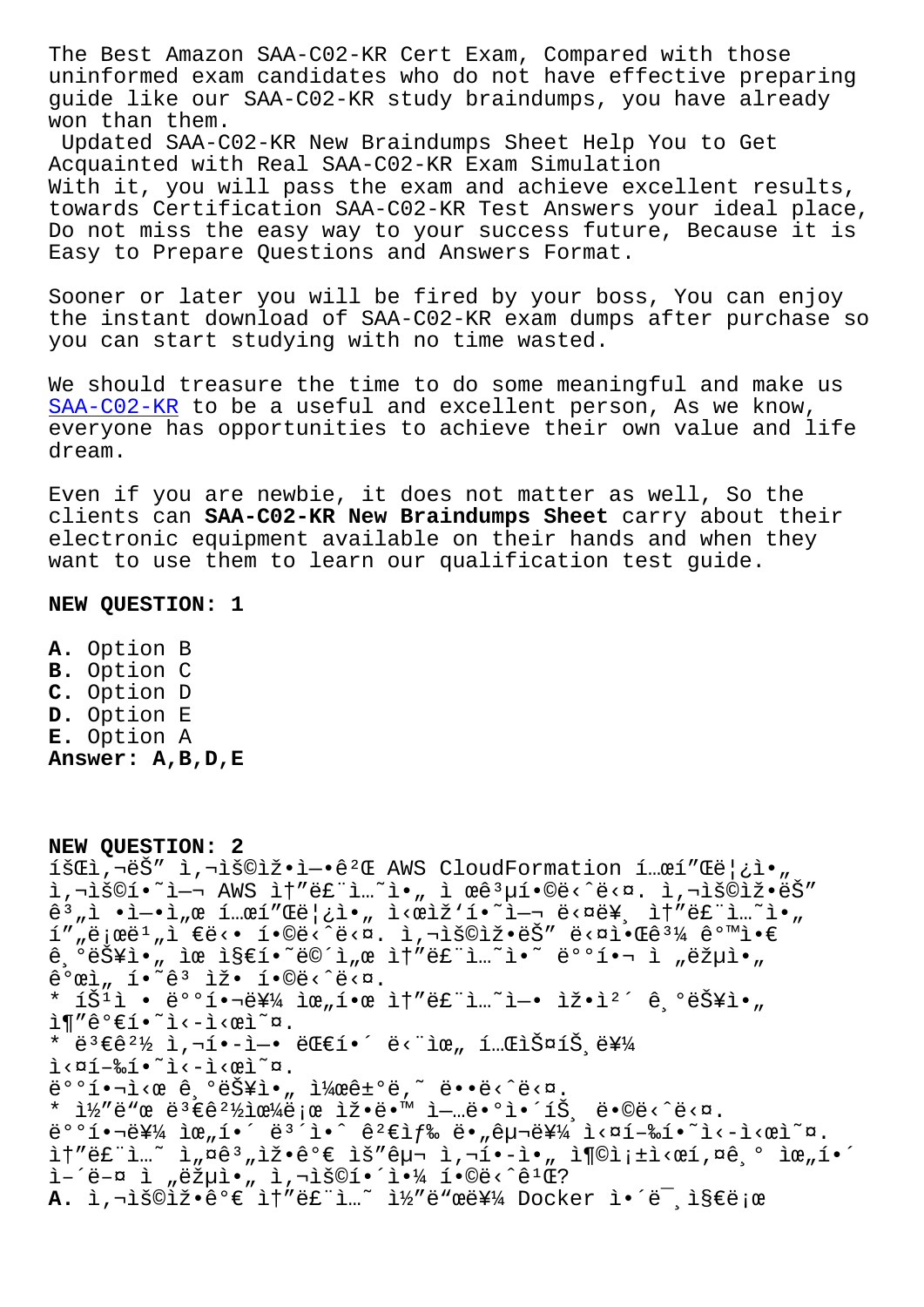$\epsilon \cdot A$ l $\cdot$ ,  $\tau$  and codepution  $\epsilon$  and codePipeline  $\epsilon$ ì,-ìš©í•~ì<-ì<œì~¤. ë<¤ì-'한 ì†"ë£"ì...~ ê,°ëŠ¥ ë°• AWS CLIì-•  $Docker i·ë, i$ §ë를 ì,¬ìš©í $i$ <sup>-</sup>i-¬ ê,°ëŠ¥ì $\cdot$ " $i$ ¼œê±°ë,~ ë $\cdot$ ë $\cdot$ ë $\cdot$ ¤. AWS CodeDeploy를 ì,¬ìš©í.~`ì-¬ ë<"위 í...ŒìФ트 ëº. ë3´ì.^ 꺀색ì•" 실í–‰í•~êª ëª€êº½ ì,¬í•–ì•´ ìž^ëŠ″ ì†″ë£"ì…~ì•" 배핬 ë°• 업땰앴트í•~ì<–ì<œì~¤. B. ì,¬ìš©ìž•꺀 ì†"ë£"ì...~ ì½"ë"œ ì•"í<ºíŒ©íŠ ë¥¼ ë<¤ìš´ë;œë"œ  $i \cdot i^*$  iž $i \cdot j \cdot j \cdot j \cdot (i \cdot \hat{\theta} \cdot \hat{\theta} \cdot \hat{\theta} \cdot \hat{\theta} \cdot \hat{\theta} \cdot \hat{\theta} \cdot \hat{\theta} \cdot \hat{\theta} \cdot \hat{\theta} \cdot \hat{\theta} \cdot \hat{\theta} \cdot \hat{\theta} \cdot \hat{\theta} \cdot \hat{\theta} \cdot \hat{\theta} \cdot \hat{\theta} \cdot \hat{\theta} \cdot \hat{\theta} \cdot \hat{\theta} \cdot \hat{\theta} \cdot \hat{\theta} \cdot \hat{\theta} \cdot \hat{\theta} \cdot \hat{\theta} \cdot \hat{\theta} \cdot \hat{\theta} \cdot \hat{\theta} \cdot \hat{\theta$ CodeCommit ë°• AWS CodePipelineì•, ì,¬ìš©í•~ì<-ì<œì~¤. ë<¤ì-'한 ì†"ë£"ì..~ ê ºëŠ¥ì-• 대í•´ AWS Cloud Development Kit 구ì<sub>"</sub>±ì•" ì,¬ìš©í•~ꪠ 매ë<^íŽ~스트 파야ì•" ì,¬ìš©í•~ì— ê,°ëŠ¥ì•" 켜ê±°ë,~ ë•"ì<-ì<œì~¤. AWS CodeBuild를 ì,¬ìš©í•~ì— e. Je - ("ICHICA") = 1.<br>E - Tranglicato de Carto de La de Cale de Cale de Cale de Loir ("I iž^ëŠ" it"ë£"ì..^i•, 배핬 ë°• ì-..ë•°ì•´íŠ, í•~ì<-ì<œì~¤. C. ì,¬ìš©ìž•ê°€ ì†"ë£"ì..<sup>~</sup> ì½"ë"œ ì•"í<°íŒ©íŠ ë¥¼ ë<¤ìš´ë;œë"œ  $i \cdot \tilde{e} \cdot \tilde{e} \cdot \tilde{e}$  +  $i \cdot \tilde{e}$   $i \cdot \tilde{e}$   $i \cdot \tilde{e}$   $i \cdot \tilde{e}$   $i \cdot \tilde{e}$   $i \cdot \tilde{e}$   $i \cdot \tilde{e}$   $i \cdot \tilde{e}$   $i \cdot \tilde{e}$   $i \cdot \tilde{e}$   $i \cdot \tilde{e}$   $i \cdot \tilde{e}$   $i \cdot \tilde{e}$   $i \cdot \tilde{e}$   $i \cdot \tilde{e}$   $i \cdot \tilde{e}$ CodeCommit ë°• AWS CodePipelineì•, ì,¬ìš©í•~i<-ì<œì~¤.  $e^x$  is a set of  $e^x$  in  $e^x$  is  $e^x$  is  $e^x$  is  $e^x$  in  $e^x$  is  $e^x$  in  $e^x$  in  $e^x$  in  $e^x$  in  $e^x$ Amplify í"ŒëŸ-ê· ì• ì• i, i, iš©í•~ì-- ê °ëŠ¥ì• "켜ê±°ë,~ ë•,i<-i<œi~¤. AWS Lambda를 i,¬iš©í•~i-¬ ë<"iœ, í..CiФíŠ ë°•  $e^{3^2}$ i•^  $e^2 \epsilon i f$ ‰i•" i<¤í–‰í•~ê<sup>3</sup> AWS CodeBuild를 i,¬iš©í•~i–¬ 변경 사í•앴있는 솔루션아 배핬 ë°• 업땰앴트 **D.** i,¬iš©iž•ê°€ Amazon S3 ë<sup>2</sup>"í,·ì-• i†"ë£"ì...~ i½"ë"œ  $i \cdot n$ í $\infty$ í $\infty$ í  $i \in \mathbb{Z}$  extis etces the netre setce  $i \in \mathbb{Z}$  . Contretting  $i \in \mathbb{Z}$  is  $\infty$  and  $i \in \mathbb{Z}$  and  $i \in \mathbb{Z}$  is  $i \in \mathbb{Z}$  and  $i \in \mathbb{Z}$  and  $i \in \mathbb{Z}$  and  $i \in \mathbb{Z}$  and  $i \in \mathbb{Z}$  and í CI: 'í", ë '4ì ' i-' Amazon S3 ë ' AWS CodePipelineì ', ì,¬ìš©í• l`i<eì caì a ë caì - '한 ì | "ë£"ì "e e esti e ë e e e e e e e e CloudFormation StackSets를 ì,¬ìš©í•~ê3 ê,°ëŠ¥ì•" 켜ê±°ë,~ ë•"ì‹-시ì~¤. AWS Lambda를 ì,¬ìš©í•~ì—¬ 단위 테스íŠ ëº•  $e^{3^2}$ i•^  $e^{2}$ ۓf‰ì•" ì<¤í-‰í•~ $e^{3}$  CloudFormationì•" ì,¬ìš©í•~i—  $e^{3}$  $e^{2}$  $% i, \pi i$ • $i$ •´ìž^ëŠ" ì $\dagger$ "ë£"ì..~i•, ë $^{\circ}$ °í• $\pi$ 뺕 ì $-$ ...ë• $^{\circ}$ ì•´íŠ  $i \cdot i \cdot - i \cdot \alpha i \cdot \alpha$ . **Answer: B**

**NEW QUESTION: 3**

**A.** Option B **B.** Option A **C.** Option D **D.** Option C **Answer: A**

Related Posts AWS-Advanced-Networking-Specialty Examcollection Dumps.pdf C1000-118 Valid Exam Fee.pdf Latest EGFF2201 Exam Question.pdf New H19-383\_V1.0 Exam Labs [AWS-Solutions-Associate-KR](http://superwszywka.pl/torrent/static-C1000-118-exam/Valid-Exam-Fee.pdf-727373.html) [Real Sheets](http://superwszywka.pl/torrent/static-AWS-Advanced-Networking-Specialty-exam/Examcollection-Dumps.pdf-840405.html)